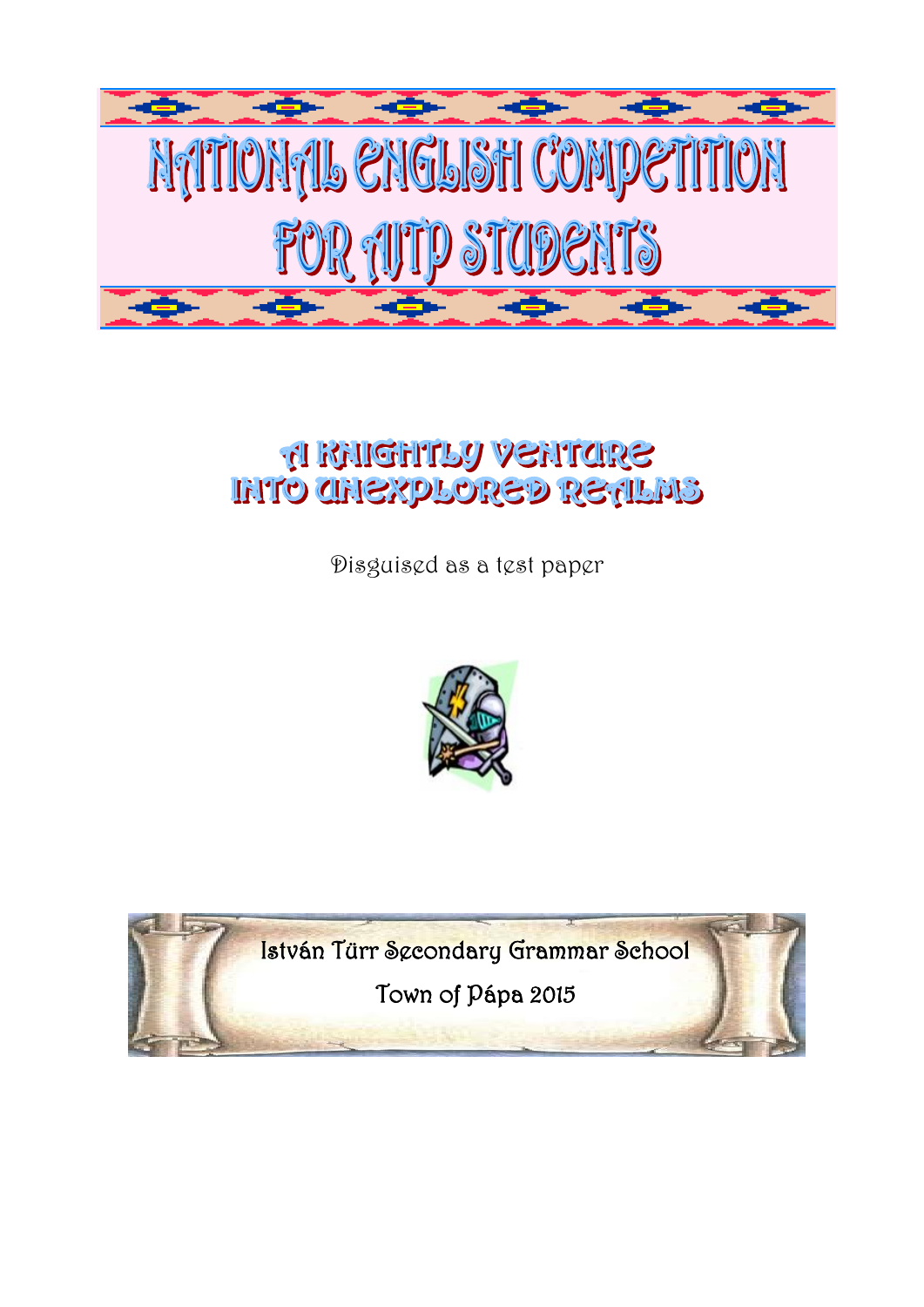

### Read the following text about The Beatles pop group in Britain, and do the related exercises below.

#### **The Beatles**

The Beatles were one of the most influential music groups of the rock era, and many consider them the best musical group on Earth. Initially they affected the post-war baby boom generation of Britain and the U.S. during the 1960s, and later the rest of the world. Certainly they were the most successful group, with global sales exceeding 1.1 billion records.



While they were originally famous for light-weight pop music (and the extreme hysterical reaction they received from young women), their later works achieved a combination of popular and critical acclaim perhaps unequalled in the 20th century.

Eventually, they became more than recording artists, branching out into film and — particularly in the case of John Lennon — political activism. They achieved an iconic status beyond mere celebrity, with far reaching effects difficult to exaggerate.

The members of the group were John Lennon, (James) Paul McCartney, George Harrison and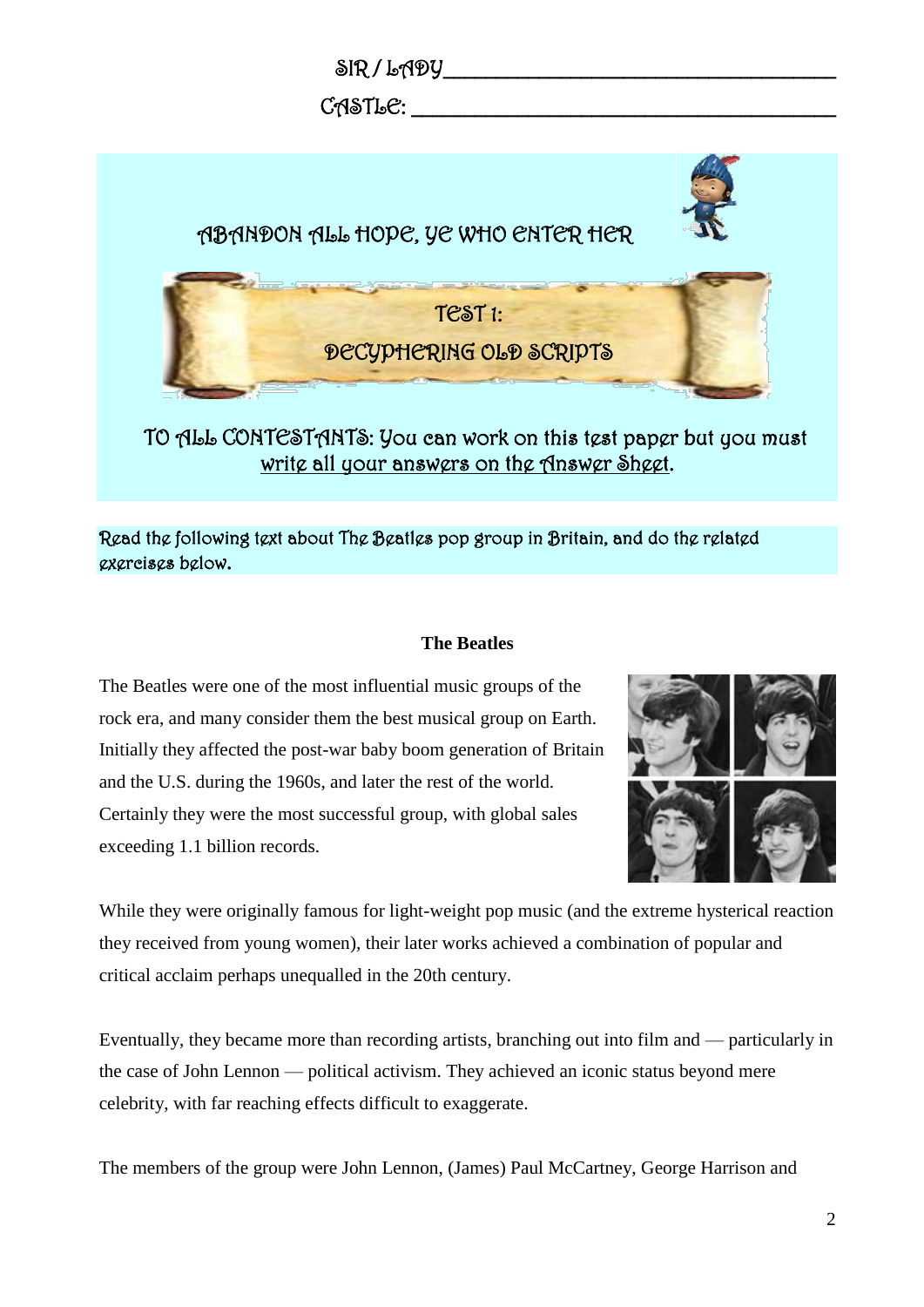# $CAST L C:$

Ringo Starr (Richard Starkey), all from Liverpool, Merseyside, England. Original drummer Pete Best was asked to leave the group just before it started recording. Stuart Sutcliffe was with them in Hamburg but also left.

*Beatlemania* began in the UK and exploded following the appearance of the Beatles on The Ed Sullivan Show in the United States, on February 9, 1964. The pop-music band became a worldwide phenomenon with worshipful fans, hysterical adulation, and denunciations by culture commentators and others such as Frank Sinatra.

Some of this was confusion over the sources of their music (a similar confusion was evinced in 1956 over Elvis Presley by commentators who were unaware of the tradition of blues, R&B and gospel out of which Presley emerged), and some of it was simply an incredulous reaction to the length of their hair. At any rate, it was regarded by the band members with both awe and resentment.

### 1. Find the synonyms of the following definitions in the text. Remember: write all your answers on the Answer Sheet.  $(10 - )$

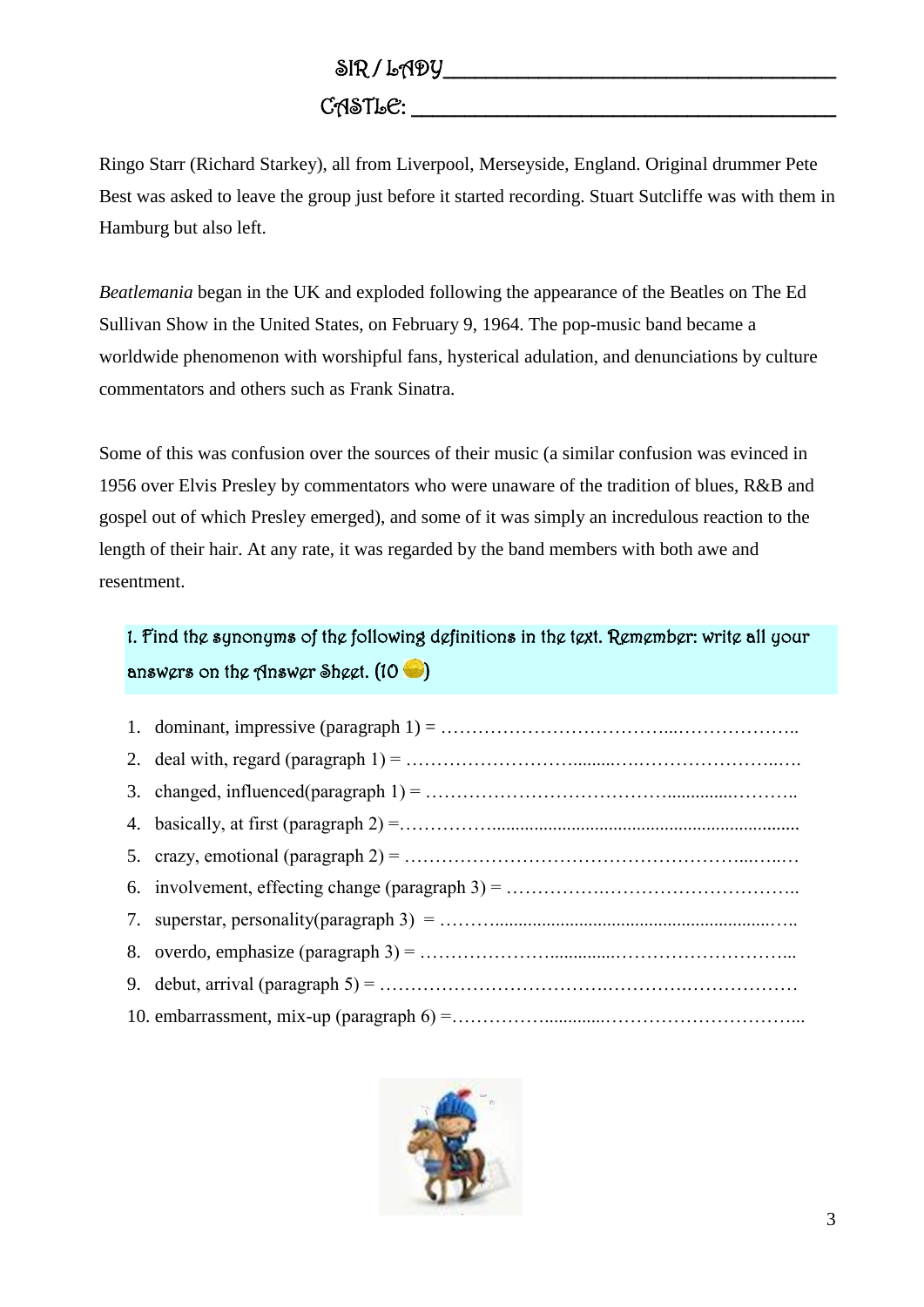$SIR / LADY$ 

CASTLE: \_\_\_\_\_\_\_\_\_\_\_\_\_\_\_\_\_\_\_\_\_\_\_\_\_\_\_\_\_\_\_\_\_\_\_\_\_\_\_\_

2.Find the information corresponding to the statements below. Give your answers in maximum 3 words. Remember: write all your answers on the Answer Sheet.  $(5 \bullet)$ 

a. It made them popular at first. ............................................................................... b. Besides music they performed in it. ...................................................................... c. This was their first success on TV. ...................................................................... d. His music was also misinterpreted by broadcasters. ........................................... e. It was too long for the critics. ..............................................................................





- 3. Write T for true and F for false according to the text. Remember: write all your answers on the Answer Sheet.  $(10 - )$ 
	- 1. They were the best-selling group in history.
	- 2. They had an impact on people not only in Britain but in the USA as well.
	- 3. All the members were from Liverpool.
	- 4. Pete Best left the band because he released his first record.
	- 5. They appeared on TV in the UK on February 9, 1964.
	- 6. There was some confusion about the sources of their music.
	- 7. Their music was copied by Elvis Presley.
	- 8. Gospel, RB and blues were the foundations of Elvis's recordings.
	- 9. Frank Sinatra didn't like the Beatles too much.
	- 10. The members didn't care for what the commentators said.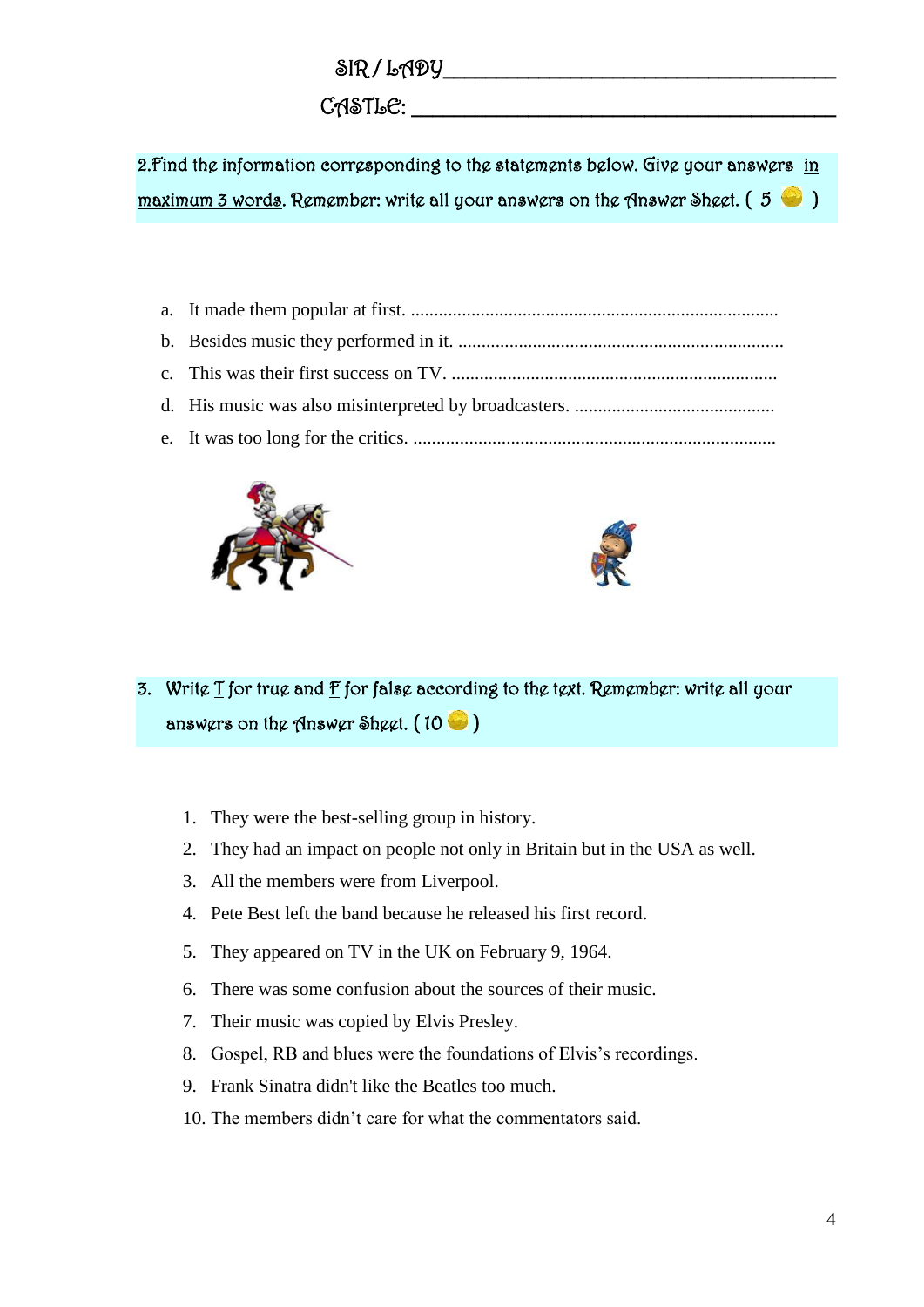

1) Read the article titled Great Food Myths. Use the words in the box only once to fill in the gaps in the passage below. There are three extra words you do not need to use. (15  $\color{blue}\bullet$  )





#### **Great Food Myths**

Have you ever eaten kangaroo meat? Well, 1) \_\_\_\_\_\_\_\_\_\_\_\_\_\_\_\_\_\_\_\_\_\_\_\_ as it may sound, a surprisingly large number of Hungarians have!

Mavadker, the importer says that sales of kangaroo meat are literally jumping. "Hungarians are not going to eat the most kangaroos in the world, but 2) is definitely increasing," said the manager of the company.

But what does kangaroo taste like?

"It's a little bit gamey, but, in 3)  $\qquad \qquad$ , it's not too bad," says an expatriate

from Down Under. ..It's usually pet food in Australia. Dogs love it."

Mavadker is, quite understandably, emphasising the health 4) \_\_\_\_\_\_\_\_\_\_\_\_\_\_\_\_\_\_\_ of

kangaroo. 5)  $\qquad \qquad$  by 6)  $\qquad \qquad$ , they say the meat contains

less than 2 per cent fat and there's 7) \_\_\_\_\_\_\_\_\_\_\_\_\_\_\_\_\_\_\_\_\_\_ that it is low in cholesterol.

The 8) meat comes in packs of thighs, backs and tail steaks. Mavadker also offers mixed packs, which include parts of shoulders and necks. For those who can't 9) the task of preparing kangaroo dishes or for those in a hurry, the company 10) \_\_\_\_\_\_\_ prepacked microwable portions. The 11) \_\_\_\_\_\_\_\_\_\_\_\_\_\_\_ was developed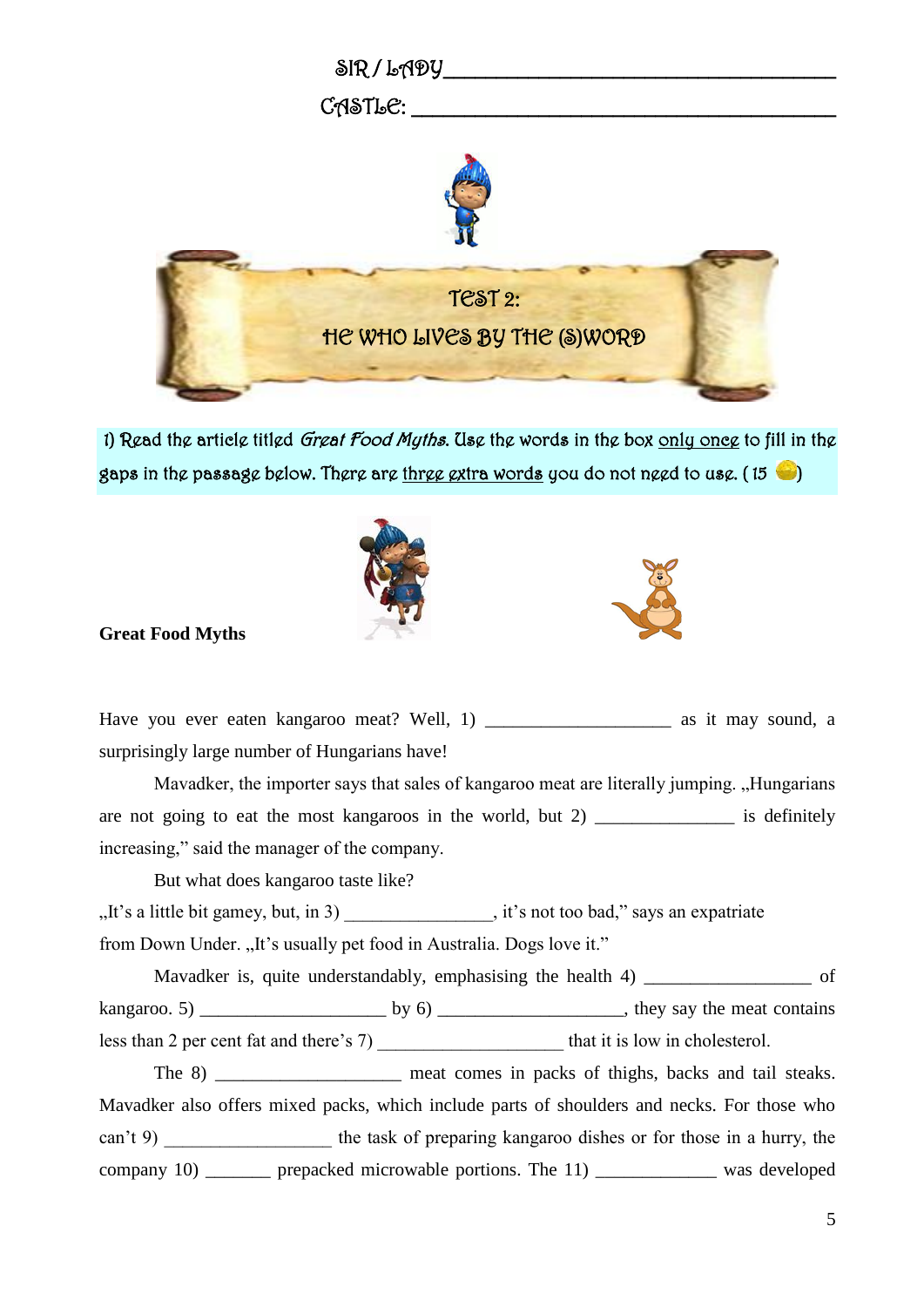SIR / LADY\_\_\_\_\_\_\_\_\_\_\_\_\_\_\_\_\_\_\_\_\_\_\_\_\_\_\_\_\_\_\_\_\_\_\_\_\_

### CASTLE: \_\_\_\_\_\_\_\_\_\_\_\_\_\_\_\_\_\_\_\_\_\_\_\_\_\_\_\_\_\_\_\_\_\_\_\_\_\_\_\_

by the kitchen at the Kempinski Hotel. The kangaroo is prepared in a pleasant white wine sauce and is accompanied by rice and corn.

 $12)$  \_\_\_\_\_\_\_\_\_\_\_\_\_\_, contrary to popular belief,  $13)$  \_\_\_\_\_\_\_\_\_\_\_\_\_\_\_\_\_\_\_\_ living doesn't come cheap. Supermarkets in Budapest sell kangaroo meat for 2,000 forints a kilo. Still, the importer thinks Hungarians are hungry for  $14)$  \_\_\_\_\_\_\_\_\_\_\_\_\_\_\_\_\_\_\_\_\_\_\_\_ meat that is not  $15)$ \_\_\_\_\_\_\_\_\_\_\_\_\_\_\_\_\_\_\_\_\_. Later this month, the company will start importing ostriches.

**nutritionists, ludicrous, evidence, fattening, recipe, consumption, cope with, provides, benefits**, **flavour**, **raw, myth, backed, exotic, healthy, unfortunately, meat, exporter**



2) Word formation. Give the appropriate prefixes ( im-, dis-, in-, mis-, un-, ir- ) to the words below.  $(10 \ \bullet)$ 

1) It is \_\_\_\_\_\_\_\_\_\_\_ for you to finish the project on time if you don't hurry. **POSSIBLE**

2) Mark seemed to be as he wasn't looking in my face. **HONEST**

3) I can't trust my colleague Joseph completely . He can be  $\alpha$  at times. **RESPONSIBLE**

4) Mr Hall was an biologist and nobody really learnt much from his classes.

**SUCCESSFUL**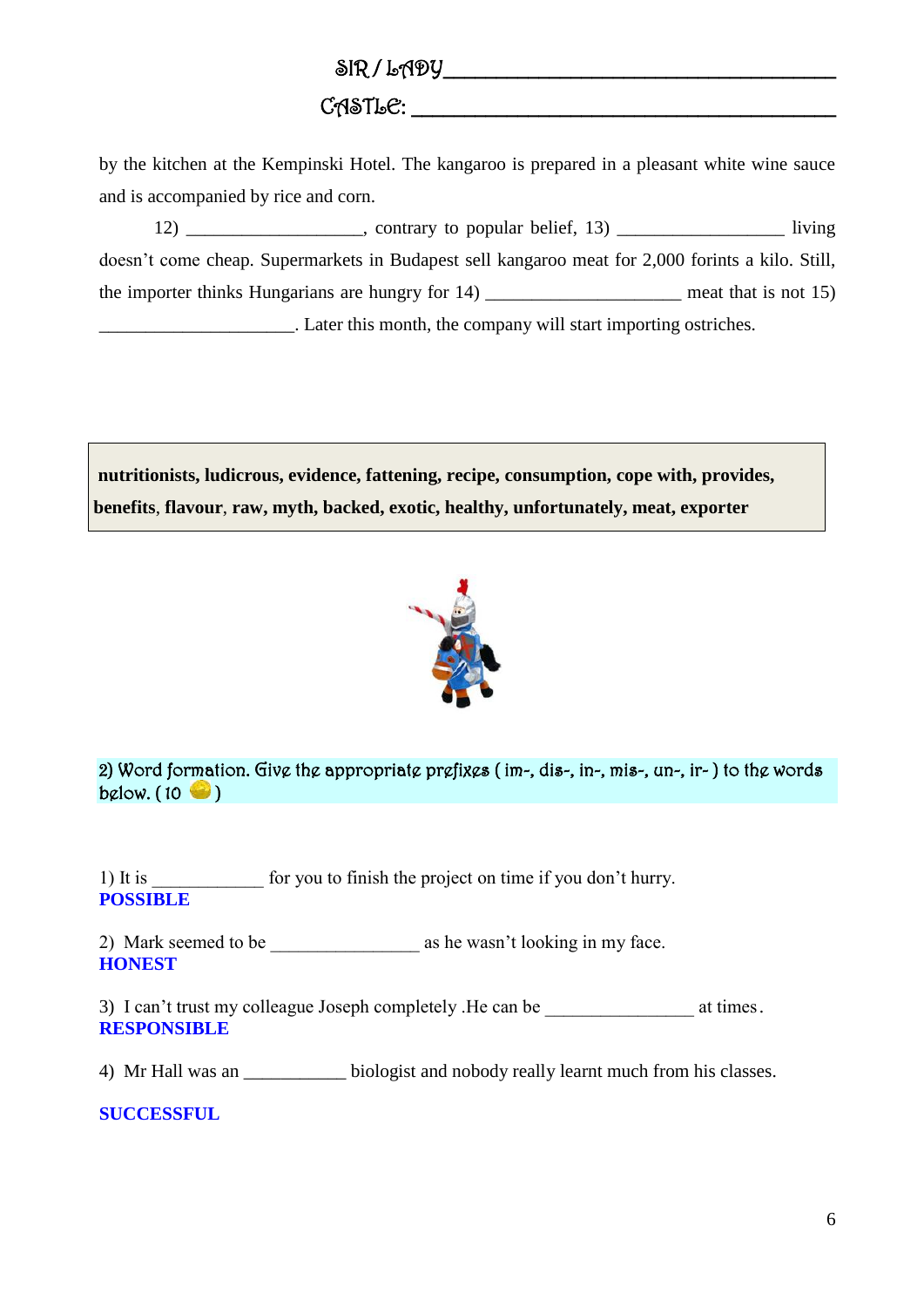$\delta$ R / LADY

CASTLE: \_\_\_\_\_\_\_\_\_\_\_\_\_\_\_\_\_\_\_\_\_\_\_\_\_\_\_\_\_\_\_\_\_\_\_\_\_\_\_\_

5) You shouldn't attend the wedding wearing clothes. **FORMAL**

6) Your test is \_\_\_\_\_\_\_\_. Please answer all the questions. **COMPLETE**

7). It would be \_\_\_\_\_\_\_\_\_\_ of me to pretend to take no notice of my ex-boyfriend at the party. **POLITE**

8) Mum punished me for leaving the front door \_\_\_\_\_\_\_\_\_\_\_\_. **LOCKED**

9) My uncle is \_\_\_\_\_\_\_\_\_\_\_\_ at the moment and is in desperate need to find a job to make ends meet. **EMPLOYED**

10) I'm afraid you \_\_\_\_\_\_\_\_\_\_\_ what I am referring to. **UNDERSTAND**



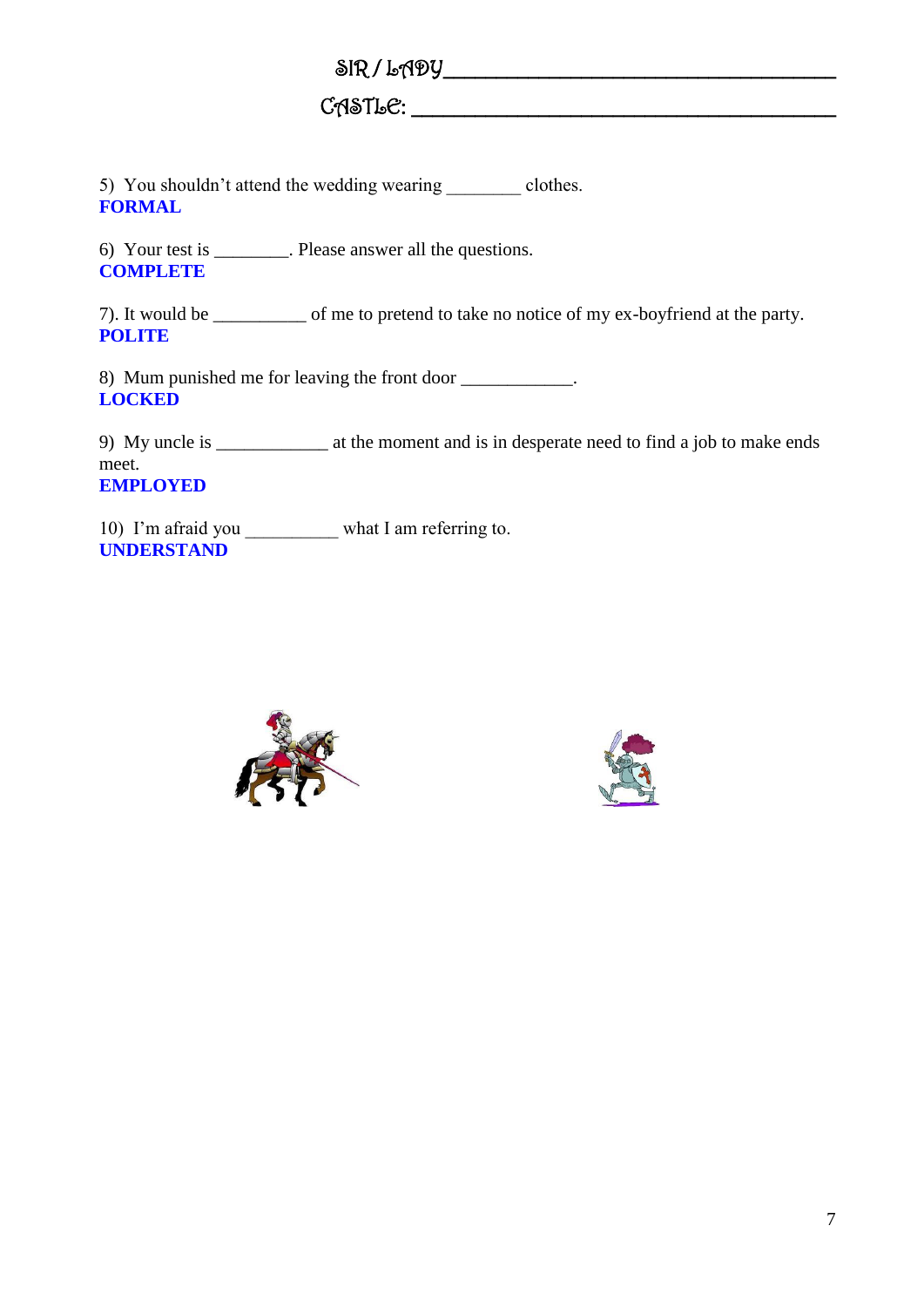



Multiple choice test for competitors of AJTP foreign language competition

1.Read the sentences and choose the right answer (A, B, C, D) to fill the gap in each. Remember: write all your answers on the Answer Sheet.  $(50 \bullet)$ 



| 1. This milk has gone off. We  pour it out in the sink.       |                           |  |
|---------------------------------------------------------------|---------------------------|--|
| A. should have to                                             | <b>B.</b> had better to   |  |
| C. had better                                                 | D. 'd rather              |  |
| 2.  she wasn't very pretty, a lot of men wanted to marry her. |                           |  |
| A. Despite of that                                            | B. In spite the fact that |  |
| C. However                                                    | D. Although               |  |
| 3. Have you got  about the robber?                            |                           |  |
| A. much information                                           | B. a lots of information  |  |
| C. many informations                                          | D. a lot of informations  |  |

**4. …… oranges that I wanted.**  A. This was B. It was C. It were D. These were

- **5. This is something to open a tin …… .**  A. - B. with which
	-

C. with D. with it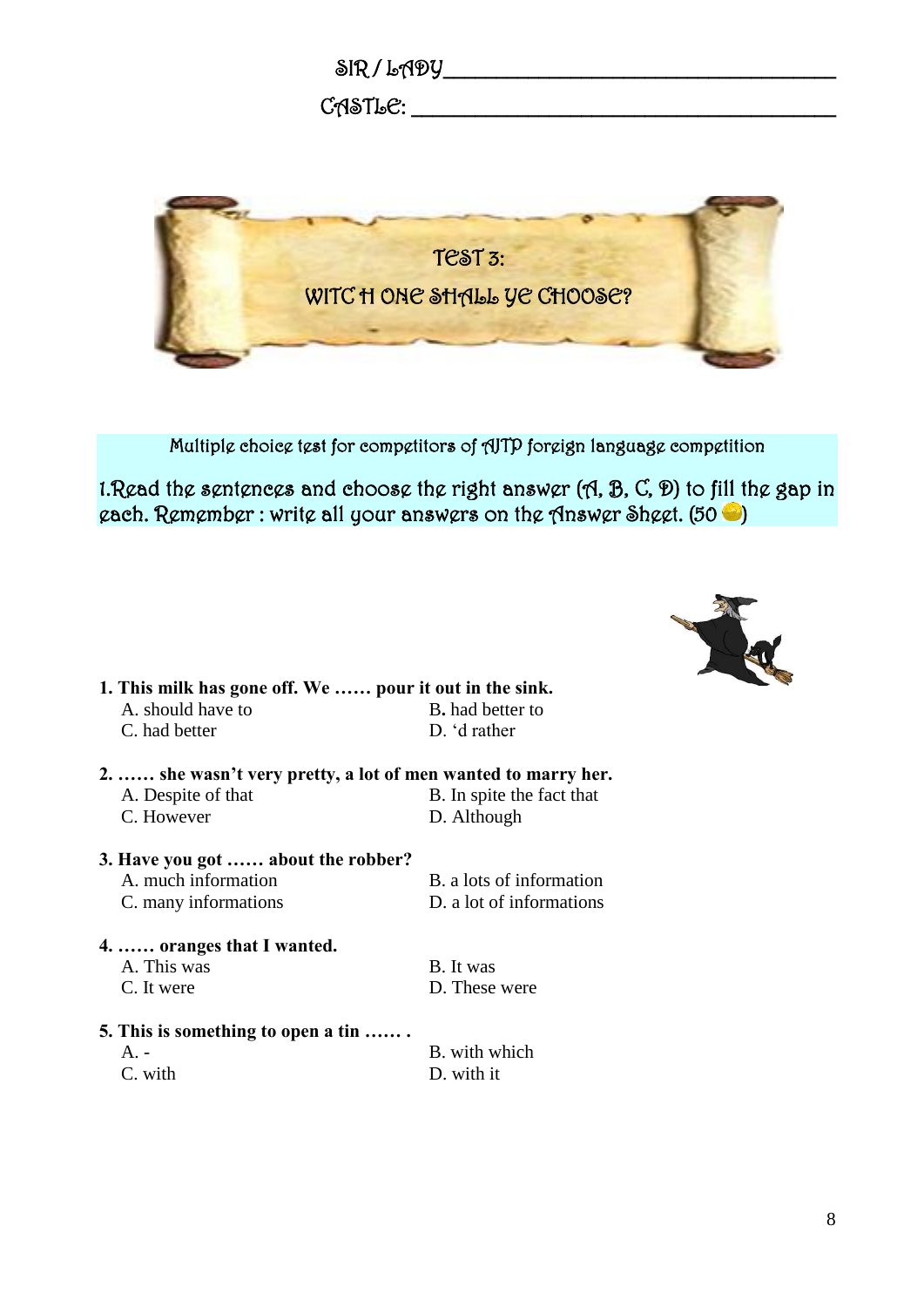| $\delta$ R/LADY |  |
|-----------------|--|
|-----------------|--|

## CASTLE: \_\_\_\_\_\_\_\_\_\_\_\_\_\_\_\_\_\_\_\_\_\_\_\_\_\_\_\_\_\_\_\_\_\_\_\_\_\_\_\_



| 6. As soon as I  what they promised, I can pay you as well.              |                              |  |
|--------------------------------------------------------------------------|------------------------------|--|
| A. was paid                                                              | B. have been paid            |  |
| C. have been obtained                                                    | D. will pay                  |  |
| 7. The receptionist didn't know                                          |                              |  |
| A. if anyone had called                                                  | B. if anyone has called      |  |
| C. if had anyone called                                                  | D. whether anyone has called |  |
| 8.  students studied a lot.                                              |                              |  |
| A. Both of                                                               | B. Each                      |  |
| C. Every                                                                 | D. Both                      |  |
| 9. She was exhausted but kept climbing                                   |                              |  |
| A. highly and highly                                                     | B. the higher the higher     |  |
| C. higher and higher                                                     | D. more and more high        |  |
| 10. 'He  .' 'How do you know?' 'He looks exhausted.'                     |                              |  |
| A. worked                                                                | B. has worked                |  |
| C. has been working                                                      | D. was working               |  |
| 11. After travelling two stops you need to  a number 3 bus.              |                              |  |
| A. change to                                                             | B. overtake to               |  |
| C. change for                                                            | D. board over                |  |
| 12. Yesterday the police were able to catch him and he  prison.          |                              |  |
| A. has been taken to                                                     | B. was taken to              |  |
| C. has been taken to the                                                 | D. was taken to the          |  |
| 13. Would you like some more sandwiches? There are still  left.          |                              |  |
| A. a few                                                                 | B. a little                  |  |
| C. few                                                                   | D. little                    |  |
| 14. I'm sorry. I didn't want to hurt you. In fact, I meant  the problem. |                              |  |
| A. to help you solving                                                   | B. to help you solve         |  |
| C. helping you solving                                                   | D. helping you to solve      |  |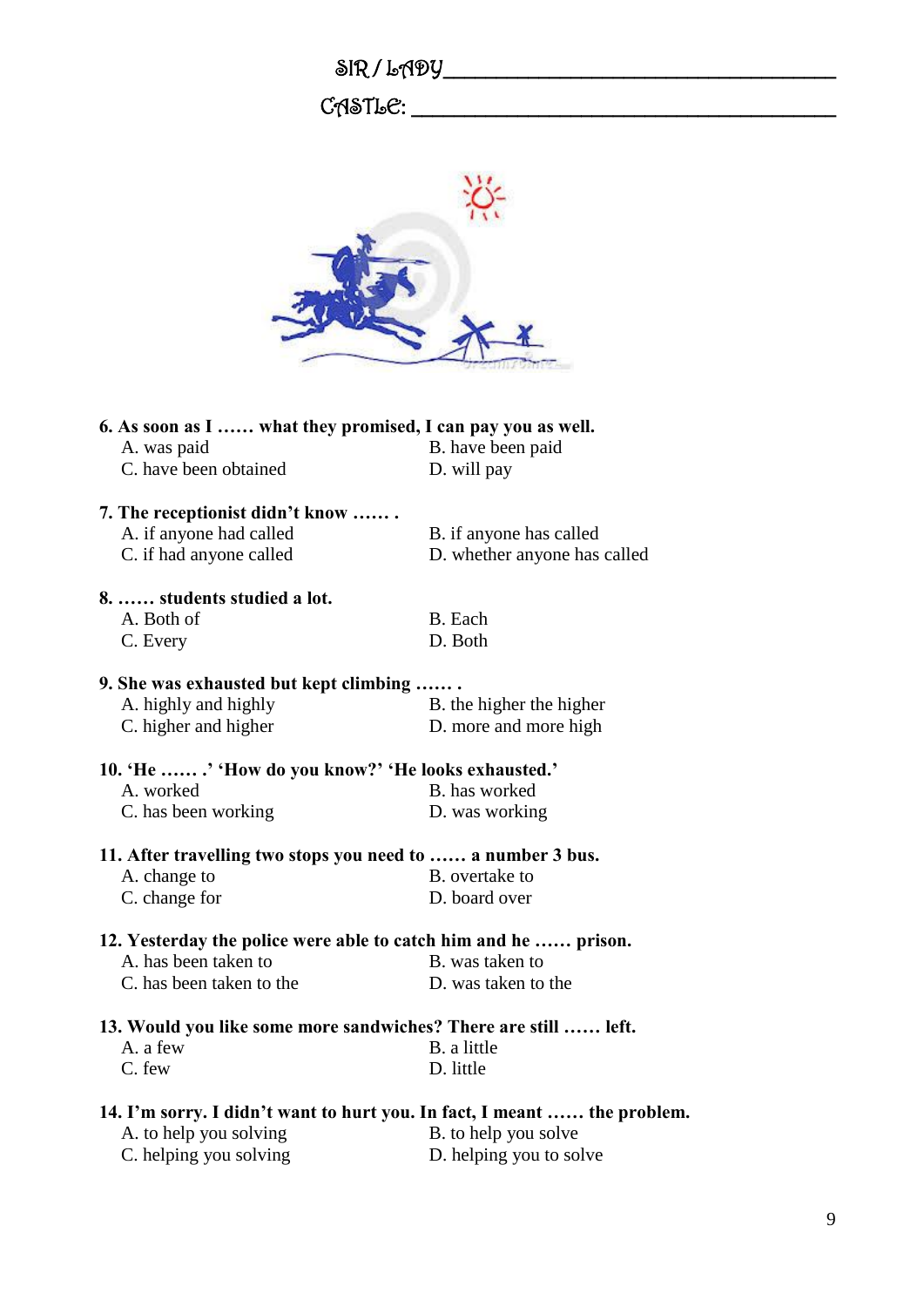## $C$   $A$  $S$   $T$   $L$   $C$ :  $\_\_$



| 15. I knew that the cat usually  on the doorstep, but I forgot and stepped on it. |                                                                                          |  |  |  |
|-----------------------------------------------------------------------------------|------------------------------------------------------------------------------------------|--|--|--|
| A. lied                                                                           | B. lie                                                                                   |  |  |  |
| C. laid                                                                           | D. lay                                                                                   |  |  |  |
|                                                                                   | 16. I needn't get up at six tomorrow, ?                                                  |  |  |  |
| A. need I                                                                         | B. should I                                                                              |  |  |  |
| C. do I                                                                           | D. will I                                                                                |  |  |  |
| 17. I  know all the codes we are using by heart, am I?                            |                                                                                          |  |  |  |
| A. am not supposed to                                                             | B. don't need to                                                                         |  |  |  |
| C. am not suggested to                                                            | D. am expected to                                                                        |  |  |  |
|                                                                                   | 18. I wish he  slower. I feel so insecure this time as the road is slippery.             |  |  |  |
| A. would drive                                                                    | B. had driven                                                                            |  |  |  |
| C. would be driving                                                               | D. were driving                                                                          |  |  |  |
| 19. Who  to when you  her?                                                        |                                                                                          |  |  |  |
| A. did she talk $-$ were meeting                                                  | B. was she talking $-$ were meeting                                                      |  |  |  |
| C. was she talking $-$ met                                                        | D. did she talk $-$ met                                                                  |  |  |  |
| 20. I don't think I could ever get used to  so early.                             |                                                                                          |  |  |  |
| A. get up                                                                         | B. being waken up                                                                        |  |  |  |
| C. be woken up                                                                    | D. being woken up                                                                        |  |  |  |
| 21. People travel on crowded buses,  is bad for their health.                     |                                                                                          |  |  |  |
| A. what                                                                           | B. which                                                                                 |  |  |  |
| C. that                                                                           | D. where                                                                                 |  |  |  |
|                                                                                   | 22. We don't expect him to arrive today, but if he  come, you can take the care and meet |  |  |  |
| him.                                                                              |                                                                                          |  |  |  |
| A. would                                                                          | B. may                                                                                   |  |  |  |
| C. will                                                                           | D. should                                                                                |  |  |  |
| 23. He  that he would go on holiday the next day.                                 |                                                                                          |  |  |  |
| A. told                                                                           | B. talked                                                                                |  |  |  |
| C. said                                                                           | D. spoke                                                                                 |  |  |  |
| 24. I didn't recognize him  he said we had met before.                            |                                                                                          |  |  |  |
| A. however                                                                        | B. although                                                                              |  |  |  |
| C. unless                                                                         | D. even                                                                                  |  |  |  |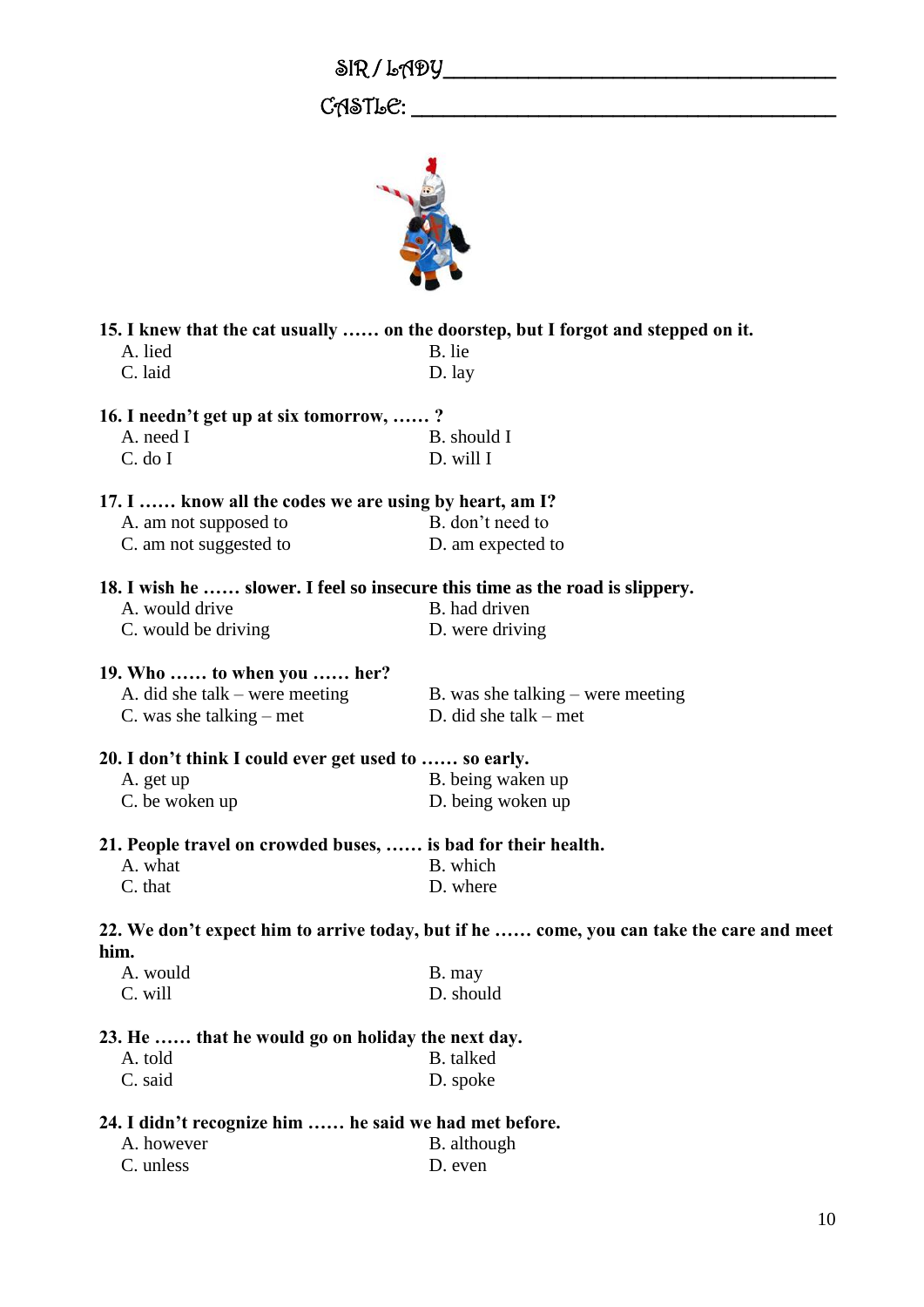$\delta$ R / LADY

 $C \wedge \text{STL} \cdot C: \underline{\hspace{2cm}} \underline{\hspace{2cm}}$ 

| 25. My daughter is 14 years old. It's high time she  with the housework. |                      |  |
|--------------------------------------------------------------------------|----------------------|--|
| A. should help me                                                        | B. help me           |  |
| C. had helped me                                                         | D. helped me         |  |
| 26. I hope you will succeed  your work.                                  |                      |  |
| A. to                                                                    | B. at                |  |
| $C$ . in                                                                 | D. with              |  |
| 27. You have to pay your  before you get on the underground.             |                      |  |
| A. fear                                                                  | B. far               |  |
| C. fair                                                                  | D. fare              |  |
| 28. It is easy for  They can buy everything.                             |                      |  |
| A. a rich                                                                | B. the riches        |  |
| C. rich                                                                  | D. the rich          |  |
| 29. You  strike a match. The room is full of gas.                        |                      |  |
| A. needn't                                                               | B. mustn't           |  |
| $C.$ mayn't                                                              | D. don't have to     |  |
| 30. May I congratulate you  the prize?                                   |                      |  |
| A. on winning                                                            | B. to win            |  |
| C. winning                                                               | D. win               |  |
| 31. 'Will you pass the exam?' 'I'm not sure but I hope '                 |                      |  |
| A. so                                                                    | B. that              |  |
| C. it                                                                    | D. yes               |  |
| 32. 'We decided not to tell her the truth.' ''                           |                      |  |
| A. So did we.                                                            | B. We decided also.  |  |
| C. So will us.                                                           | D. Neither will us.  |  |
| 33. Please,  Our time is limited and we have to discuss this.            |                      |  |
| A. stay at the theme                                                     | B. don't speak away  |  |
| C. keep to the point                                                     | D. hold to the point |  |
| 34. ' sleeping in a tent?' 'No, I love it.'                              |                      |  |
| A. Do you mind                                                           | B. Do you prefer     |  |
| C. Do you love                                                           | D. Would you like    |  |
| 35. I saw her  to that man. She's a liar.                                |                      |  |
| A. talking                                                               | B. when she talk     |  |
| C. to be talking                                                         | D. to talk           |  |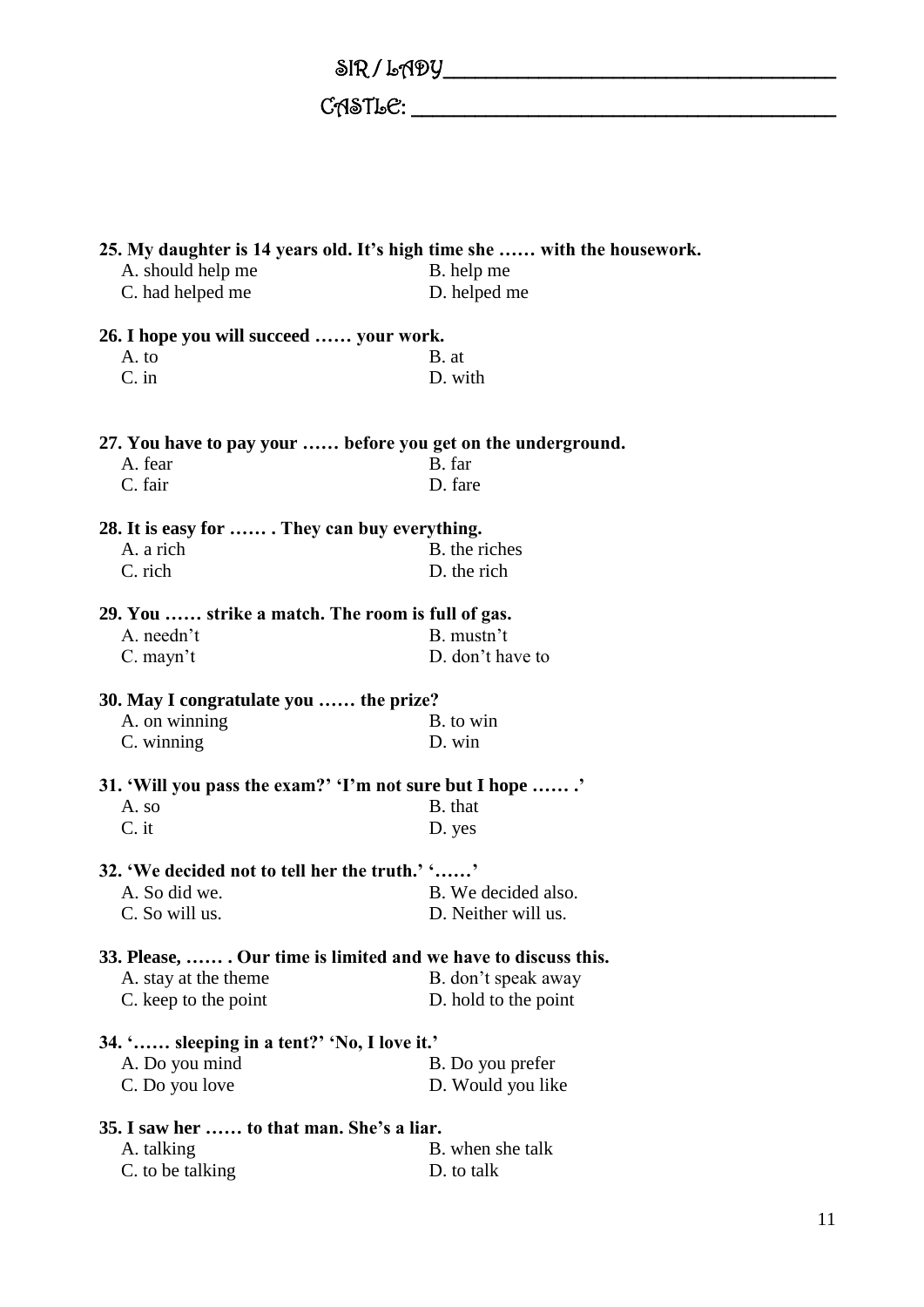| SIR/LADY |
|----------|
|----------|

### $C$   $A$   $S$   $T$   $L$   $C$ :  $\_\_$



| 36. Her doctor suggested  at least a week off.                               |                                       |  |
|------------------------------------------------------------------------------|---------------------------------------|--|
| A. her taking                                                                | B. that she should take               |  |
| C. her to take                                                               | D. to her taking                      |  |
|                                                                              |                                       |  |
| 37. After I  washing the dishes I had to start hovering.                     |                                       |  |
| A. having finished                                                           | B. finishing                          |  |
| C. had finished                                                              | D. have finished                      |  |
| 38. Every real  worth putting down in a diary, otherwise you'll forget them. |                                       |  |
| A. experience are                                                            | B. experience is                      |  |
| C. experiences are                                                           | D. experiences is                     |  |
|                                                                              |                                       |  |
| 39. What  you say that?<br>A. had                                            |                                       |  |
|                                                                              | B. got<br>D. did make                 |  |
| C. made                                                                      |                                       |  |
|                                                                              |                                       |  |
| 40. My birthday party is always  . A lot of friends and dancing all night.   |                                       |  |
| A. great funs                                                                | B. great fun                          |  |
| C. great funny                                                               | D. a great fun                        |  |
| 41. She often has  dinner but  lunch is not so important for her.            |                                       |  |
| A. $a/-$                                                                     | $B. - / -$                            |  |
| C. a/a                                                                       | $D - a$                               |  |
| 42. The plane  to be about 10 minutes late.                                  |                                       |  |
| A. expects                                                                   | B. is expected                        |  |
| C. is expecting                                                              | D. has been expecting                 |  |
|                                                                              |                                       |  |
| 43.  you have on the entrance door  you need to worry.                       |                                       |  |
| A. The more $lock - the less$                                                | B. The more locks – the fewer         |  |
| C. The more locks $-$ the less                                               | D. The more locks $-$ the more little |  |
| 44. If I  given more time I would have passed the test.                      |                                       |  |
| A. would have been                                                           | B. have been                          |  |
| C. had been                                                                  | D. were                               |  |